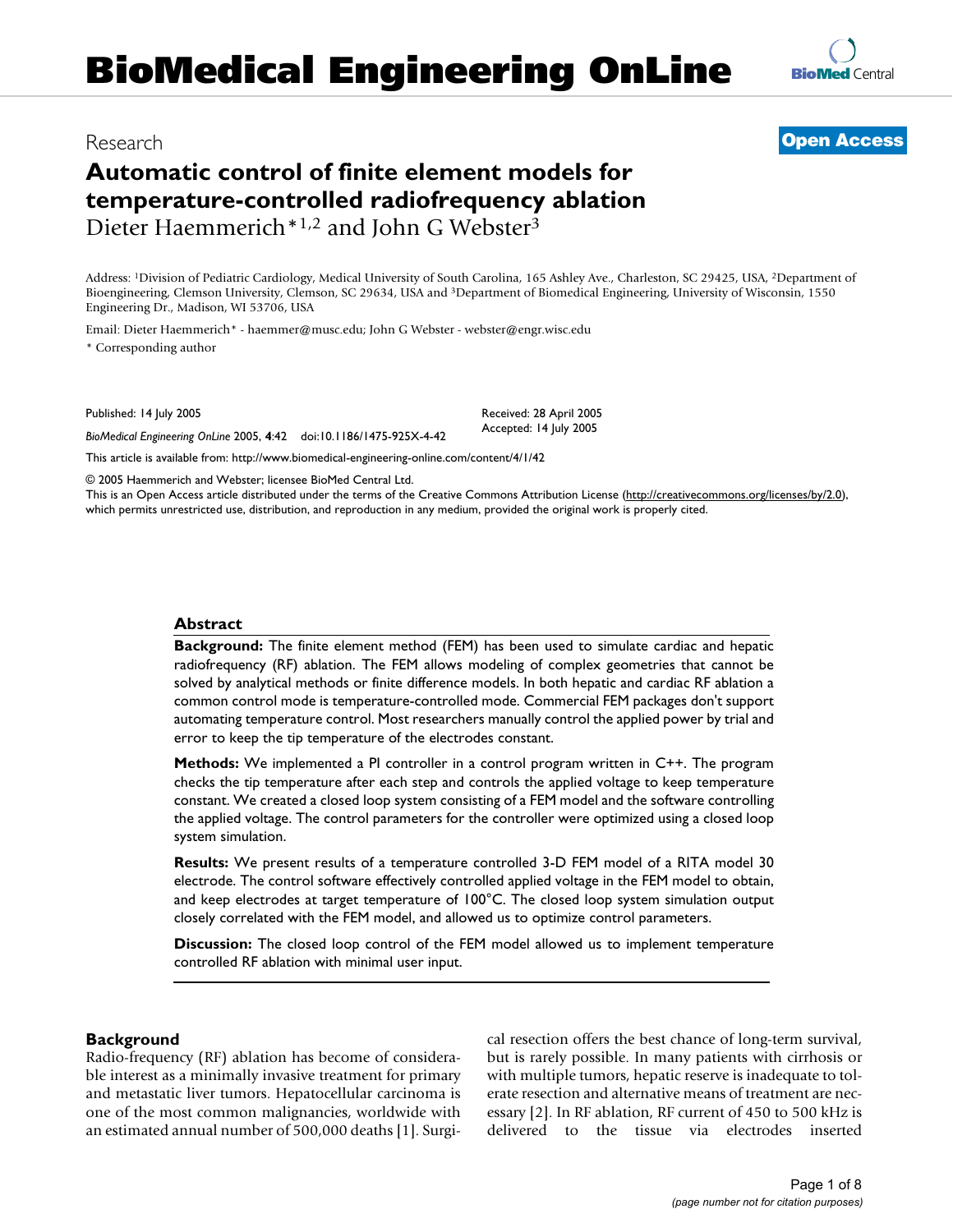

#### Figure 1 Geometry of fully deployed Rita model 30 umbrella probe used in FEM model. The prongs and the distal 10 mm of the shaft conduct RF current.

percutaneously or during surgery. Different modes of controlling the electromagnetic power delivered to tissue can be utilized. Power-controlled mode (*P* = constant), temperature-controlled mode (*T* = constant) and impedancecontrolled mode (*Z* < constant) are commonly used. The electromagnetic energy is converted to heat by resistive heating. Tissue damage can occur at temperatures above 43°C with heating times of several hours; at 50°C cell necrosis occurs after ~3 min [12]. A commonly used mode is temperature-controlled ablation, where the tip temperature of the electrodes is kept at a predetermined value, usually around 100°C. The hepatic electrodes (Fig. 1) used for temperature-controlled ablation have temperature sensing elements (thermistors or thermocouples) embedded in the prong tips. The sensors report temperature back to the generator, which then applies an appropriate amount of power to the electrode to keep the temperature constant.

Researchers have been using the finite element method (FEM) to simulate both cardiac and hepatic RF ablation [3-11]. When using the FEM to model temperature-controlled ablation, the applied voltage has to be adjusted to keep the tip temperature constant. Previously, most researchers used manual adjustment of applied voltage and trial-and-error methods to perform temperature-controlled ablation [3,5-8]. Implementation of temperaturecontrolled feedback in models is of importance to obtain results comparable to clinical devices that use this type of control. We modeled a clinically used hepatic ablation electrode (15 gauge, RITA medical systems model 30) as described previously [6]. We implemented a control algorithm for a PI controller – a commonly used controller type – in a C++ program to change the applied voltage between the time steps. We used a closed loop system simulation to optimize control parameters for the PI controller.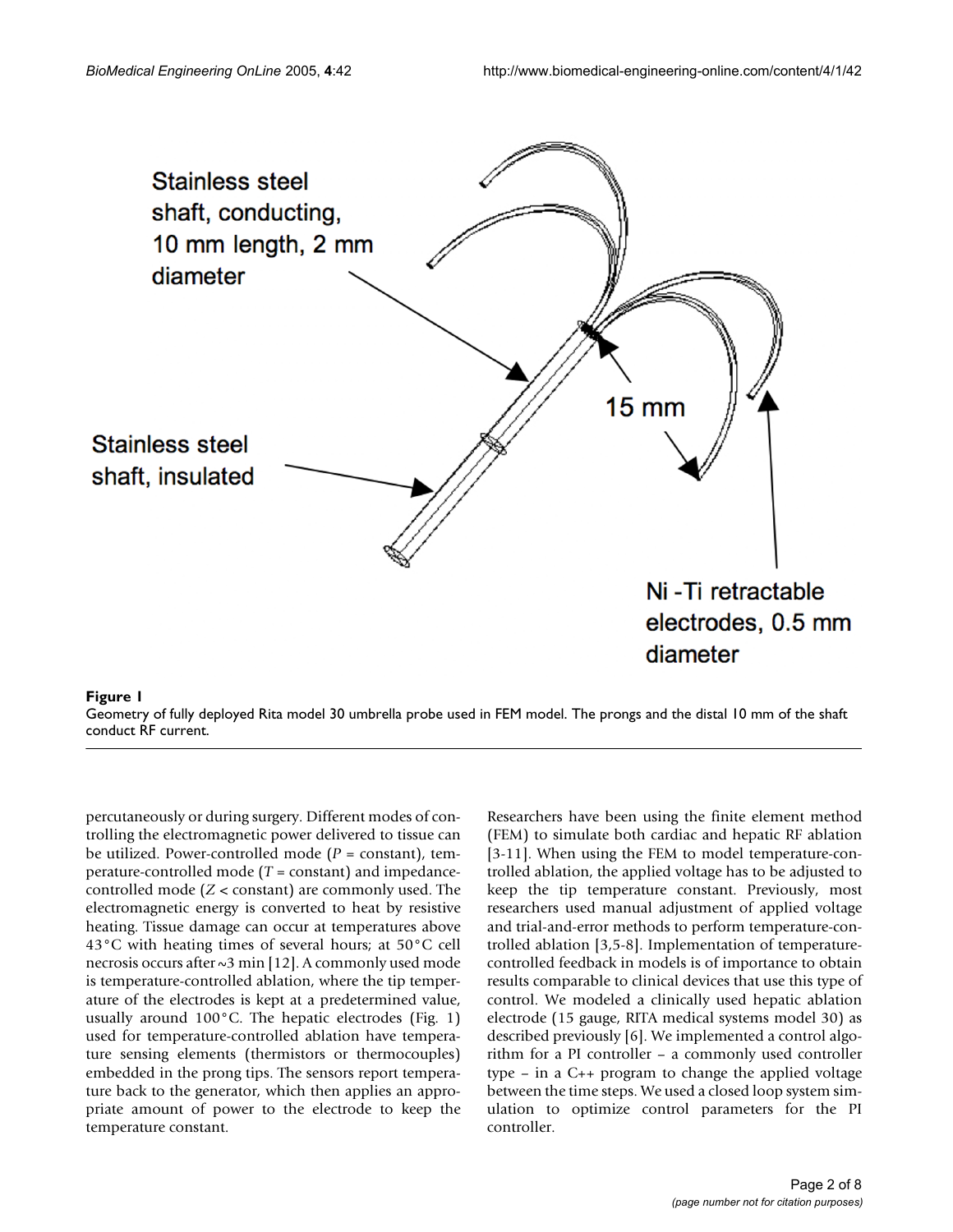

Step response of the original dynamic system (FEM model) and of the approximation.

#### **Methods**

#### *1. Finite element method*

RF ablation destroys tissue by thermal energy, which is converted from electric energy. The current flows from the conductive electrode through the tissue to a surface dispersive electrode. Tissue in close vicinity of the electrode tip is heated by resistive heating.

The heating of tissue during RF ablation is governed by the bioheat equation:

$$
\rho c \frac{\partial T}{\partial t} = \nabla \cdot k \nabla T + \mathbf{J} \cdot \mathbf{E} - h_{\text{bl}} (T - T_{\text{bl}}) - Q_{\text{m}}
$$
  
\n
$$
h_{\text{bl}} = \rho_{\text{bl}} c_{\text{bl}} w_{\text{bl}}
$$
\n(1)

where  $\rho$  is the density (kg/m<sup>3</sup>), *c* is the specific heat (J/ (kg·K)), and *k* is the thermal conductivity (W/(m·K)). *J* is the current density  $(A/m<sup>2</sup>)$  and *E* is the electric field intensity (V/m).  $T_{\text{bl}}$  is the temperature of blood,  $\rho_{\text{bl}}$  is the blood density (kg/m<sup>3</sup>),  $c_{\rm bl}$  is the specific heat of the blood  $(J/(kg \cdot K))$ , and  $w_{bl}$  is the blood perfusion (1/s).  $h_{bl}$  is the convective heat transfer coefficient accounting for the blood perfusion.  $Q_m (W/m^3)$  is the energy generated by metabolic processes and was neglected since it is small

compared to the other terms [13]. Equation (1) defines the solution in the spatial domain encompassing electrodes and tissue.

Tissue properties were assumed temperature independent and are described in more detail in [6]. We used the commercial software ABAQUS/Standard 6.3 (Hibbitt, Karlsson & Sorensen, Inc., Pawtucket, RI) for solving the coupled thermo-electrical analysis. All analysis was performed on a SUN Blade-1000 workstation equipped with 2.5 GB of RAM and 80 GB of hard disk space.

Fig. 1 shows the geometry of the RITA model 30, 4-prong electrode we used in our models. The electrode was placed within a cylinder (80 mm diameter, 50 mm length) of liver tissue. The outer surfaces of the cylinder were set to 37°C (thermal boundary condition), and 0 V (electrical boundary condition). We performed quasi-static analysis. Due to the symmetry of the arrangement, we could reduce computing time by only modeling a quarter of the cylinder. We used the same model as in a previous study [3]; the model consisted of ~35,000 tetrahedral elements and  $\sim$ 7,000 nodes. The node spacing was small next to the electrode (0.2 mm) and larger at the model boundary (2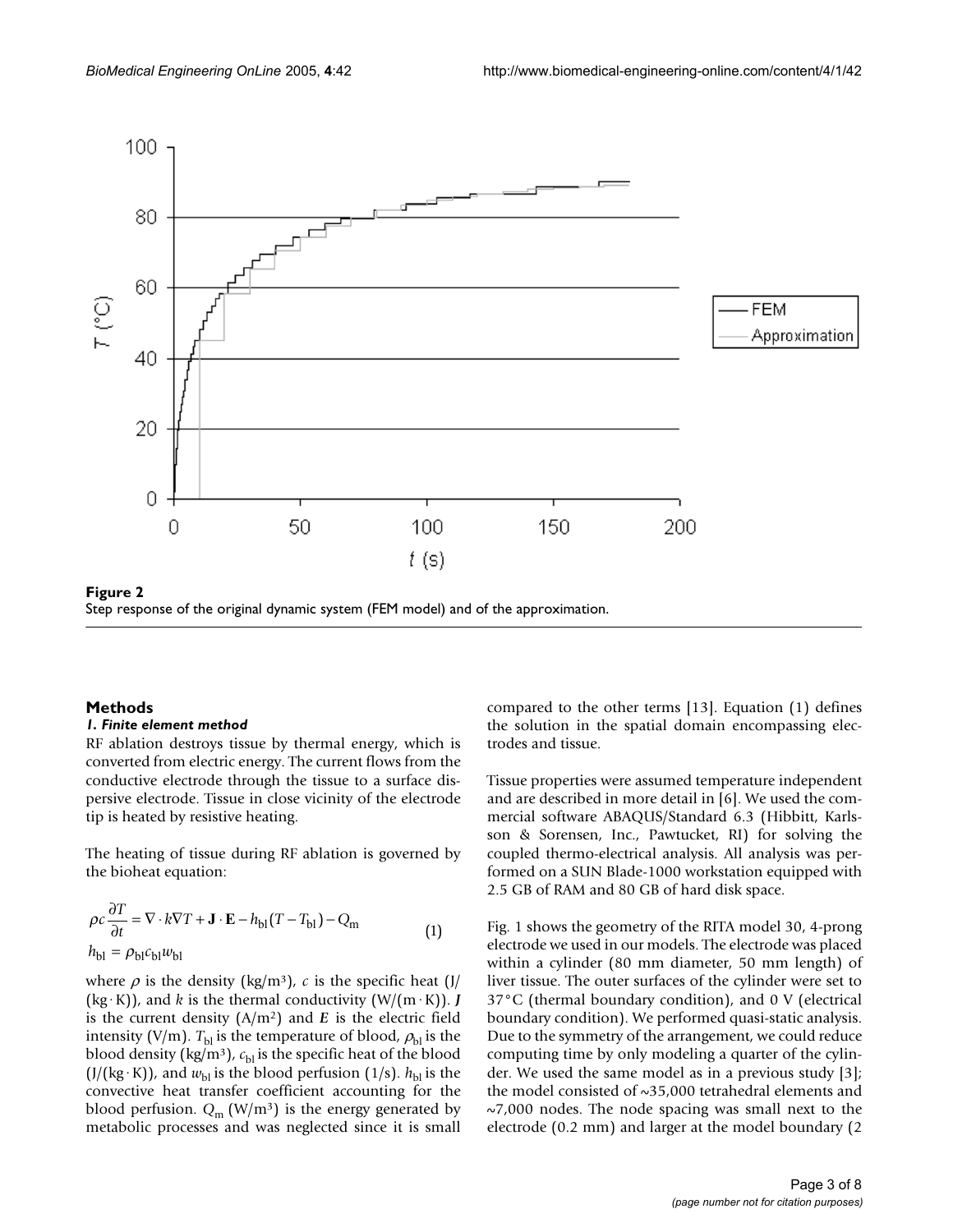

Closed loop system incorporating a PI cont **Figure 3** roller and the dynamic system (FEM model) Closed loop system incorporating a PI controller and the dynamic system (FEM model).

mm). Perfusion was included in the model according to the Pennes model [14]. The blood perfusion *w*bl used in this model was  $6.4 \cdot 10^{-3}$  1/s [15].

An input file was submitted to ABAQUS, in which geometry, material properties, step time and boundary conditions were specified. The applied voltage was one of the boundary conditions and remained constant during each step. ABAQUS created a results file in which temperatures of all nodes of the FEM model at the end of the step were written. We created a C++ program that reads the temperature at the electrode tip from the results file and creates a new input file where the applied voltage is set according to a control algorithm; the C++ program then calls ABAQUS and waits until the next step is completed. We implemented a PI controller in our control algorithm.

#### *2. Closed loop system simulation*

Since the FEM model takes several hours to complete, using the FEM model to optimize control parameters was not feasible. Therefore we used a closed loop simulation to adjust parameters of the controller, and then used these parameters in the FEM model. Before implementing the controller, we analyzed the dynamic system (i.e. the FEM model) to be controlled. This system consisted of the ablation electrode, tissue, and dispersive electrode. The input variable of the system was the voltage applied to the electrode. The output variable was the temperature measured at the tip of the electrode. Initially, we determined the step response by applying a constant voltage of 25 V for 180 s. We then approximated the transfer function of this system by a time-discrete transfer function of the following form:

$$
G(z) = \frac{b_1 z + b_2 z^2}{a_0 + a_1 z + a_2 z^2}
$$
 (2)

We used the control system simulation software ANA 2.52 (Freeware, Dept. of Control Engineering, Tech. Univ. Vienna/Austria) to analyze the control system. This software allowed us to approximate the system from its step response by a recursive least square algorithm and gave the parameters  $a_0$ ,  $a_1$ ,  $a_2$ ,  $b_1$  and  $b_2$  of (2). Fig. 2 shows the step responses of the original dynamic system (i.e. the FEM model) and of the approximation according to (2). The parameters used for the approximation in  $(2)$  were:  $a_0$  $= 1.0$ ,  $a_1 = -0.959$ ,  $a_2 = 0.127$ ,  $b_1 = 1.734$ ,  $b_2 = -1.150$ . The sampling time of the approximated system was 10 s, since that was also the sampling time used later in the digital PI controller. This ensured a more accurate simulation model of the closed-loop control system.

Once we had identified an approximation of the dynamic system (FEM model), we designed a feedback control system. There are different ways of controlling the tip temperature such as PID control, adaptive control, neural network prediction control and fuzzy logic control. We chose the relatively simple PI controller for our control system. Fig. 3 shows the complete closed-loop control system.  $T_s$  is the desired set tip temperature and  $T_t$  is the current tip temperature. The input of the PI controller  $e = T_s$ . *T*<sub>t</sub>. The output of the PI controller *u* (corresponds to the applied voltage) is fed into the dynamic system.

The transfer function of the PI controller is:

$$
H(z) = K_{\rm p} + \frac{K_{\rm i}}{z} \tag{3}
$$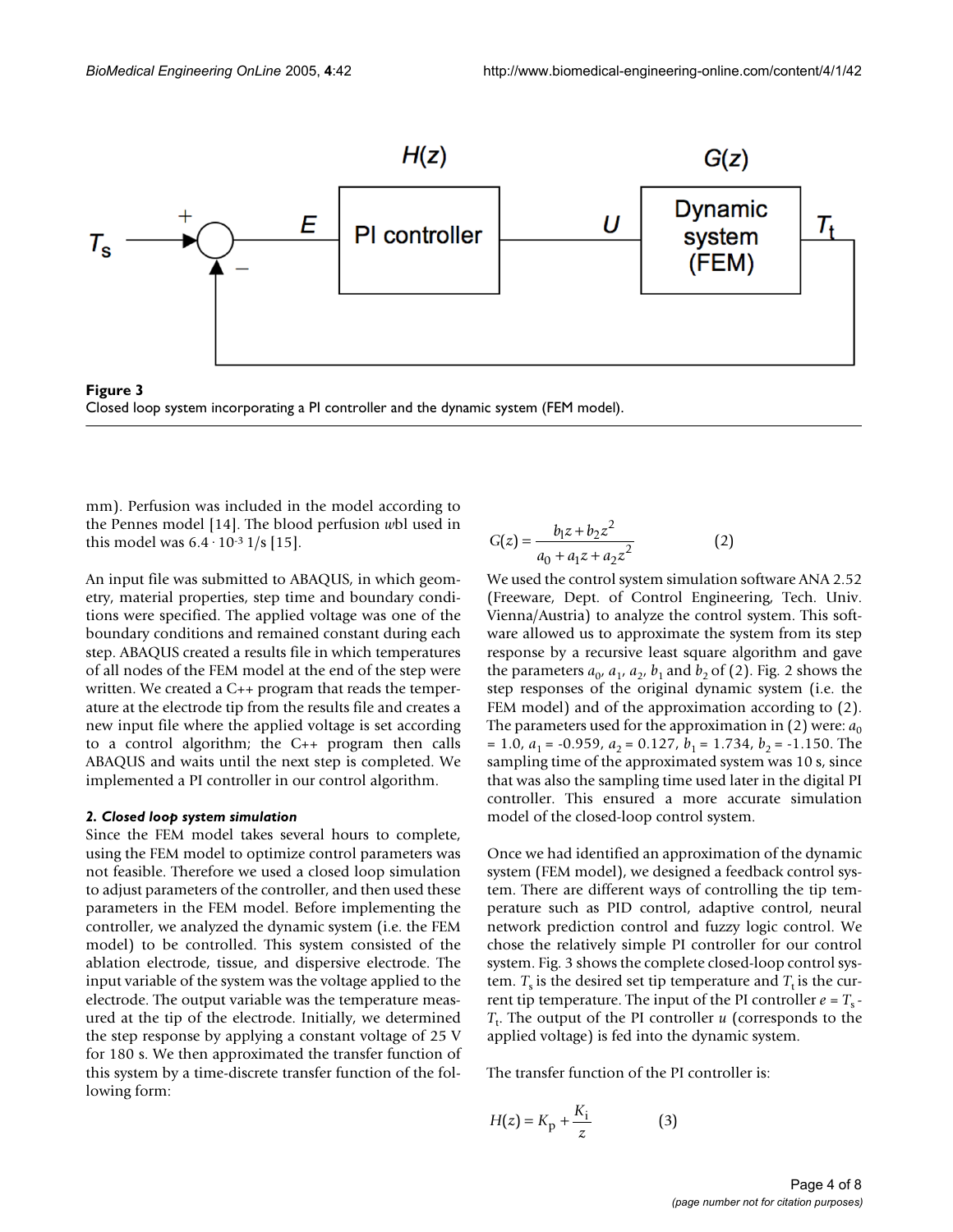

#### $\rho$  **Figure 4** applied voltage of tip temperature and  $\rho$  applied voltage of the closed loop system of the closed loop system of the closed loop system of the closed loop system of the closed loop system of the closed lo

Temporal behavior of tip temperature and applied voltage of the closed loop system. The upper curves show the tip temperature, the lower curves show the applied voltage. The light curves show the results of the control system simulation. The dark curves show the results of the FEM model controlled by the control software.

Equation (3) can be described in the time-domain by:

$$
u = K_{\mathbf{p}}e + K_{\mathbf{i}} \cdot \int_{0}^{t} e(\tau) d\tau
$$
 (4)

To implement this controller in software, we have to use the discrete time-domain version of (4),

$$
u_n = K_p e_n + K_i \sum_{m=1}^{n} \frac{e_m + e_{m-1}}{2} \Delta t
$$
 (5)

The second term of (5) represents the approximation of the integral term in (4) by trapezoidal numerical integration. The behavior of the PI controller is determined by the two parameters  $K_{\rm p}$  and  $K_{\rm i}$ .

We simulated the behavior of the closed-loop system with the software ANA. From in-vivo experiments in pigs with the RITA 500 generator and the Model 30 electrode we determined that it takes between 1 and 2 min for the tip temperature to reach a target temperature of 100°C, which is the temperature used in clinical cases at our institution. The RITA 500 generator does not allow recording of the tip temperature signal, so we don't have exact data of the tip temperature over time. We empirically chose parameters for the PI controller to minimize overshoot and obtain similar temporal behavior as in the in-vivo experiments.

The parameters we used for the PI controller were  $K_p =$ 0.02,  $K_i = 0.0064$ .

Fig. 4 shows the results of the closed-loop control system simulation. The target tip temperature of 100°C was reached 100 s after start of the ablation. The maximum overshoot was 11%, which was reached after 148 s. The maximum voltage of 24.5 V was applied after 100 s.

#### *3. Controlled FEM model*

We implemented the PI controller with the parameters resulting from the control system simulation in a control program written in C++. The software control program determined the applied voltage and the step time. An input file for ABAQUS was created and ABAQUS solved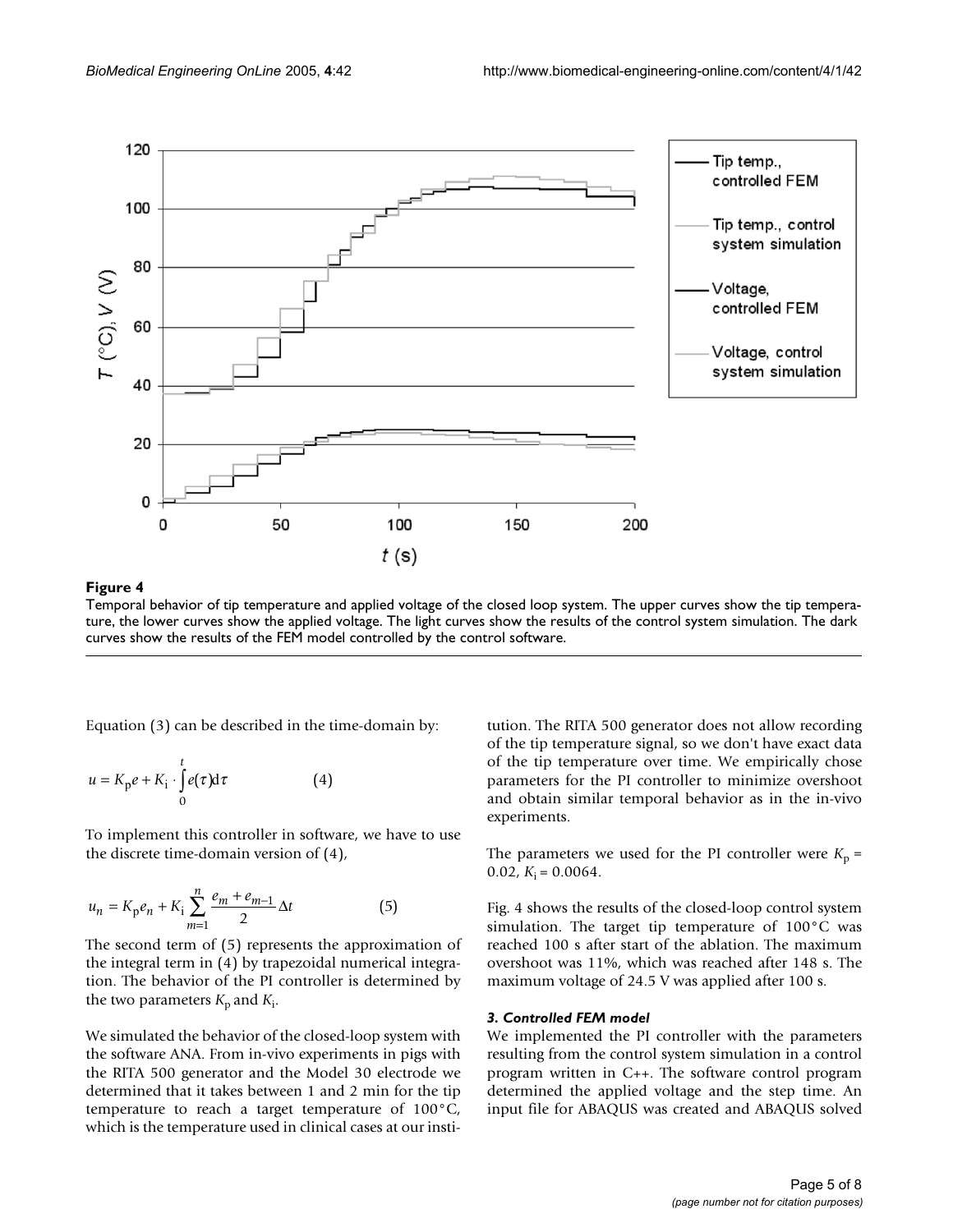

#### Temporal behavior of tip temperature and **Figure 5** applied voltage of the closed loop system

Temporal behavior of tip temperature and applied voltage of the closed loop system. The upper curves show the tip temperature, the lower curves show the applied voltage. The light curves show the results of the controlled FEM model without perfusion. The dark curves show the results of the controlled FEM model incorporating perfusion.

the FEM model. ABAQUS created a result file, which included the temperatures at all nodes.

The tip temperature was read from the result file by the control program. The program then determined the applied voltage and step size for the next step, and ABAQUS was restarted with the modified input file. With decreasing step size (i.e. time that ABAQUS simulated the model with constant voltage) total computation time gets longer. As a compromise, we chose 10 s as the initial step size. Note that the FEM solver divided each step into smaller increments, starting at 0.05s. Also, the FEM solver performed convergence tests to ensure that the increment size was sufficiently small.

This scheme was repeated until the ablation had been simulated for the desired time. Fig. 6 is a flow chart of the algorithm implemented in the control program. The initial step size was 10 s. Subsequently, the step size increased once the tip temperature change between the steps decreased below a certain value.

We simulated ablation for 12 min using the FEM model and the control program. The simulation took 250 min to run and was divided into 35 steps. The individual steps took between 6 and 11 min to run in ABAQUS. Without using the control program, manual interaction would be necessary after each step to manually change the input file for ABAQUS and apply a new input voltage and set the step size. In this case the operator would have to check the results file after each step (i.e. in 6 to 11 min intervals), modify the input file and restart ABAQUS.

#### **Results and Discussion**

Fig. 4 shows the resulting tip temperature and the applied voltage for the first 200 s of the closed loop system consisting of the FEM model and the control software. No results are shown after 200 s since there was little change once the set tip temperature was reached. Fig. 4 also shows the results of the control system simulation. There is good correlation between the control simulation and the closed loop system consisting of the FEM model and the control software. We explain deviations between the two by inaccuracies of the approximation (see (2)) and differences in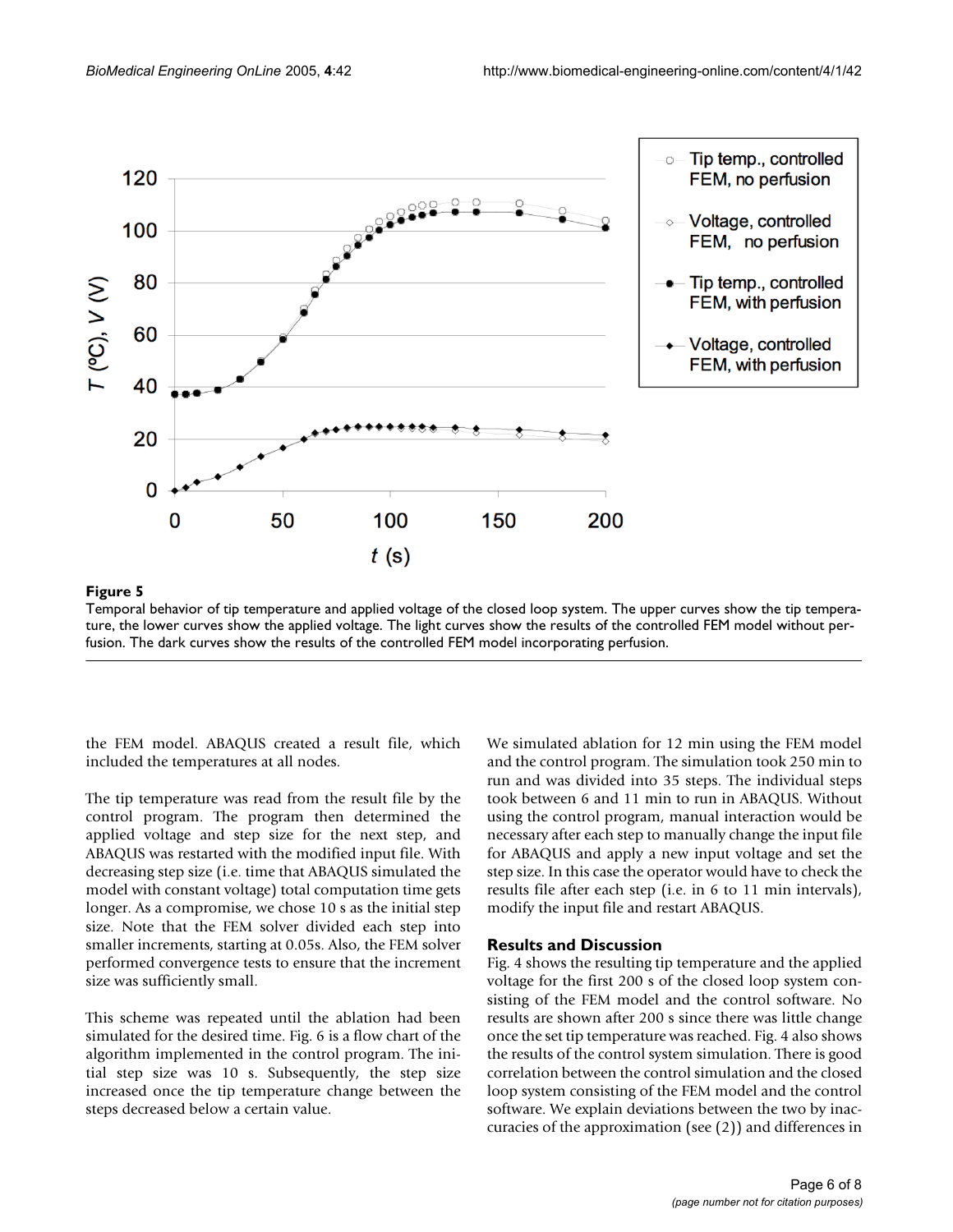



step sizes. In the control system simulation a constant sampling time (i.e. step time) of 10 s was used. However, the algorithm implemented in the control program did not use constant step times. Step time was increased if the change in tip temperature between the steps was below a

certain value. Note that the parameters of the controller must be modified when boundary conditions (e.g. perfusion), electrode geometry etc. are changed. Otherwise there will be changes in the dynamic behavior of the closed-loop system. Fig. 5 shows the temperature and